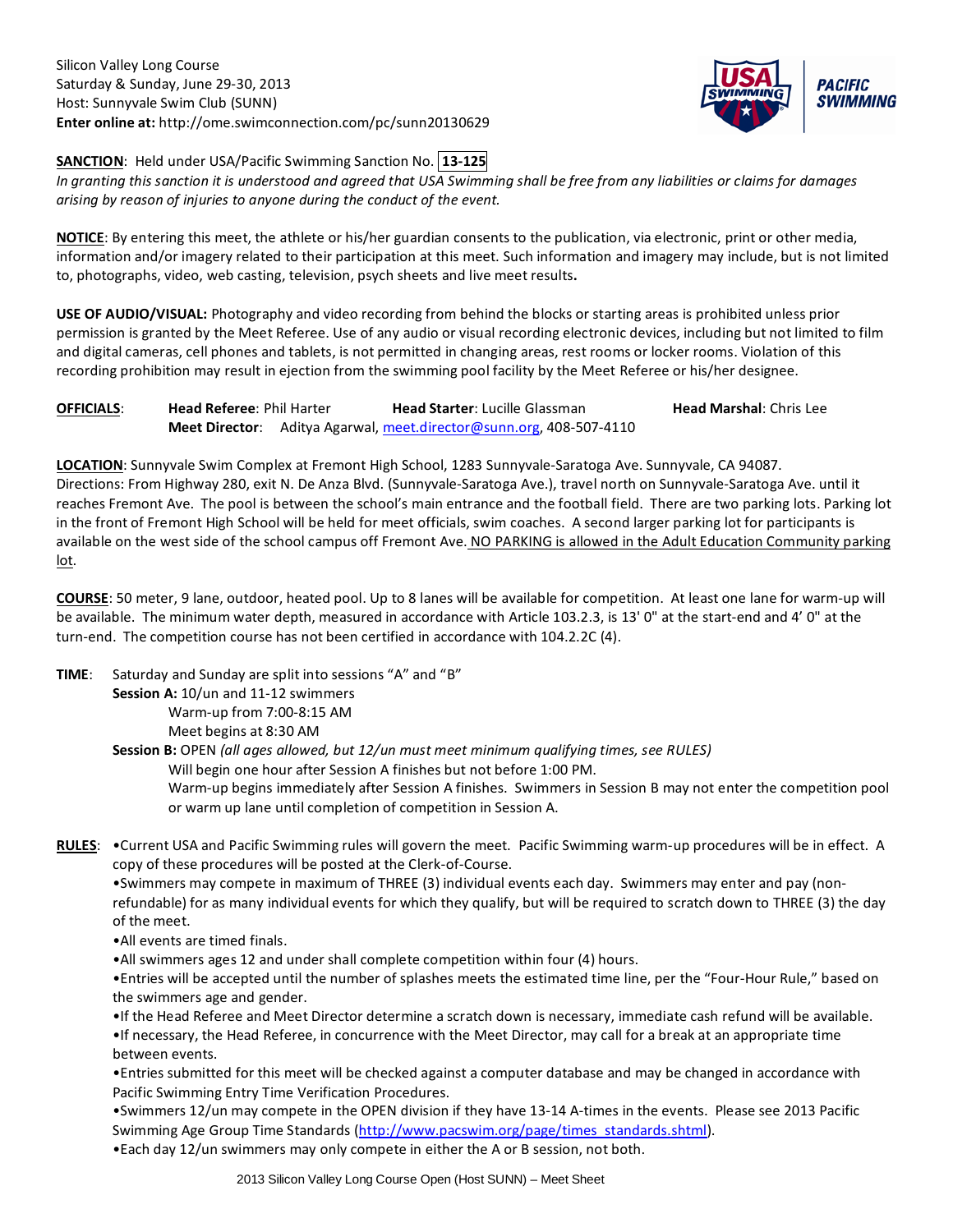•Swimmers in the OPEN division events will be seeded and swum together, but results will be separated into boys and girls in their respective age groups (12/un, 13-14, 15/over).

•All coaches and deck officials must wear their USA Swimming membership cards in a visible manner.

**UNACCOMPANIED SWIMMERS**: Any USAS athlete-member competing at the meet must be accompanied by a USA Swimming member-coach for the purposes of athlete supervision during warm-up, competition and warm-down. If a coach-member of the athlete's USAS Club does not attend the meet to serve in said supervisory capacity, it is the responsibility of the swimmer or the swimmer's legal guardian to arrange for supervision by a USA Swimming member-coach. The Meet Director or Meet Referee may assist the swimmer in making arrangements for such supervision; however, it is recommended that such arrangements be made in advance of the meet by the athlete's USAS Club Member-Coach. The swimmer is subject to all meet rules, including those described in "Racing Starts."

**RACING STARTS**: Any swimmer entered in this meet, must be certified by a USA Swimming member coach as being proficient in performing a racing start, or must start each race from within the water. It is the responsibility of the swimmer or the swimmer's legal guarding to ensure compliance with this requirement.

**RESTRICTIONS**: •Smoking and the use of other tobacco products is prohibited on the pool deck, in the locker rooms, in spectator

seating or standing areas and in all areas used by swimmers, during the meet and during warm-up periods. •Glass bottles/containers, sale and use of alcoholic beverages are prohibited in all areas of the meet venue, which encompass the entire Fremont High School Campus.

•No spectator tents will be allowed on the pool deck or any other area within the pool's fenced complex and no unauthorized cars may park on the lawn areas.

•Only coaches' tents will be allowed on the pool deck.

•Access to the working area of the pool deck will be restricted to officials, timers, swimmers, coaches and meet staff.

•Except where venue facilities require otherwise, changing into or out of swimsuit other than in locker rooms or other designated areas is not appropriate and is strongly discouraged.

**ELIGIBILITY:** •Swimmers must be current members of USA-Swimming and enter their name and registration number when registering online or on the Consolidated Entry Form (Page 7). If this is not done, it may be difficult to match the swimmer with the registration and times database. The meet host must check all swimmer registrations against the SWIMS database and if not found to be registered, the Meet Director shall accept the registration at the meet (a \$10.00 surcharge will be added to the regular registration fee). Duplicate registrations will be refunded by mail.

•The swimmer's age will be the age of the swimmer on the first day of the meet.

•The meet is open to all USA Swimming registered swimmers. Please also see RULES above.

*•Disabled swimmers are welcome to attend this meet and should contact the Meet Director or Meet Referee regarding accommodations on entry times and seeding per Pacific Swimming policy.*

**ENTRIES: Entries will be accepted until deadline or until the number of splashes meets the estimated time line, per the Four-Hour Rule, based on the swimmers Age Group and Gender.** Therefore, meet entries may close prior to the entry deadline stated.

## **Option 1: Online Meet Entries (OME) Deadline for entries is midnight Wednesday, June 19**

- 1. Go to: http://ome.swimconnection.com/pc/sunn20130629
- 2. Follow entry instructions:
	- a. Enter all swimmer(s) info and events.
	- b. Make your online credit card payment for meet entries at the secure site.
	- c. You will receive confirmation of acceptance into the meet at time of payment. This confirmation should be brought to the meet as proof of entry.

*Note: Entering the meet online is completely voluntary and is in no way required in order to enter the meet. Swim Connection LLC charges a processing fee for this service equal to \$1 per swimmer plus 5% of the Entry Fees. Please note that the processing fee is a separate fee from the Entry Fees. If you do not wish to pay the processing fee, enter the meet using a mail entry (Option 2 below).*

# **Option 2: Surface Mail Entries Entries must be postmarked no later than Tuesday, June 18**

Entries must be on the Consolidated Entry Form (page 7) and filled out completely. Complete a separate form for each swimmer. Include a contact e-mail address.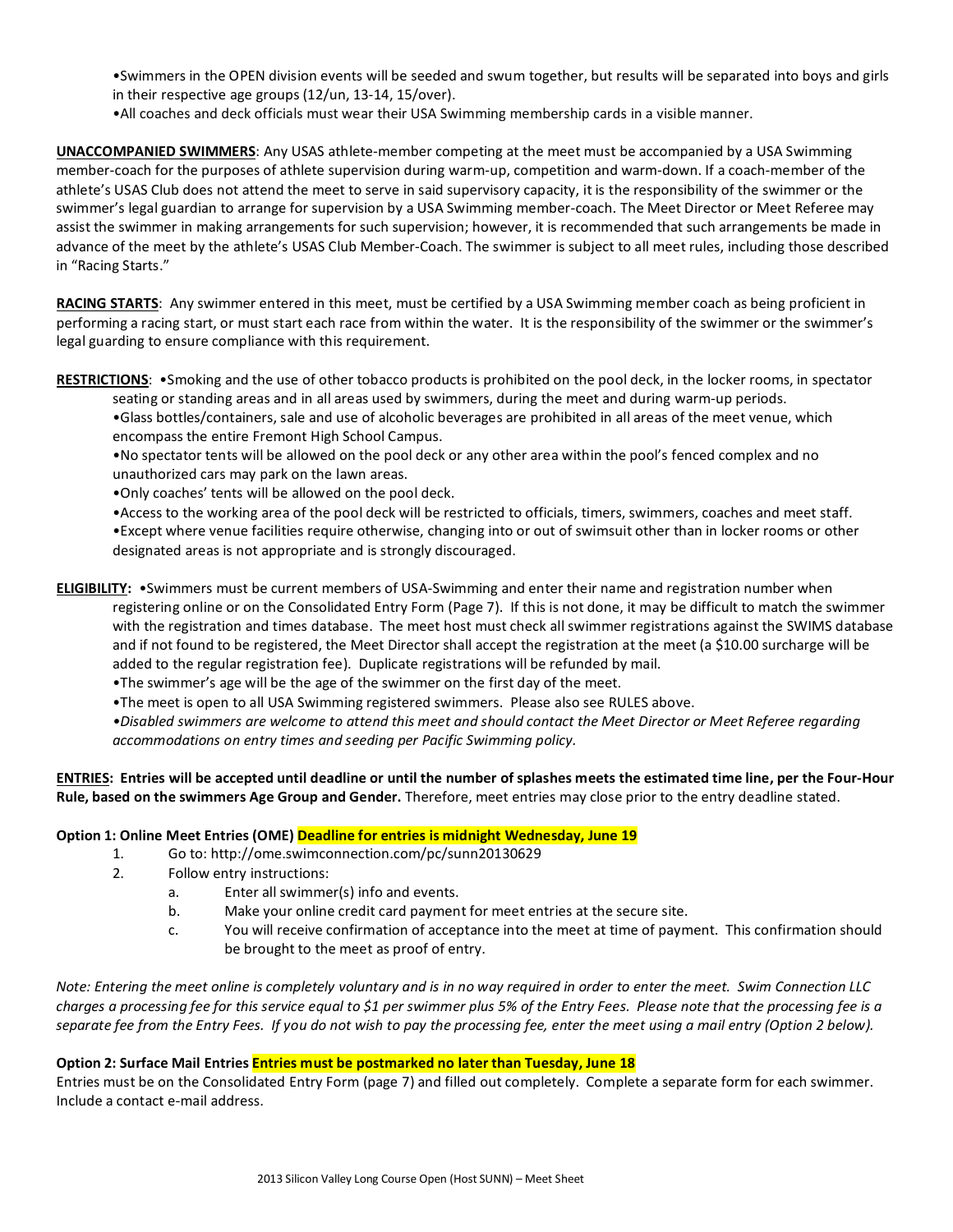Please make check payable to **Sunnyvale Swim Club** and mail to:

SUNN Silicon Valley LC Open c/o Doug Farnham 779 Mahogany Ln Sunnyvale, CA 94086-8638

No late entries, fax entries, or entries without payment will be accepted. No refunds will be made, except for mandatory scratches and entries received for closed sessions.

### *Note: For confirmation of entries, include a self-addressed stamped envelope with entry, or include an email—address.*

**ENTRY FEES:** \$2.75 per event, plus \$10.00 participation fee per swimmer to help cover meet expenses.

**RELAYS:** No relays are being offered.

**CHECK-IN:** The meet will be deck seeded. Swimmers must check-in with the Clerk-of-Course. The close of check-in for all events shall be no more than **60 minutes before** the estimated start of the first heat of the event. Swimmers who do not check-in will not be allowed to compete in that event. No refunds will be given for events not swam. NO late or deck entries will be accepted.

**SCRATCHES**: Any swimmer who has checked in for an individual event and fails to swim that event will be barred from competing in the next individual event in which the swimmer is entered in the meet. The penalty will not apply if the swimmer scratches before the event is seeded or if the Referee accepts proof that the failure was caused by illness, injury or other circumstance that were beyond the control of the swimmer.

AWARDS: Ribbons for 1<sup>st</sup> – 8<sup>th</sup> place will be given to the A session age groups: 8/un, 9-10, 11-12. No awards will be given for the B session OPEN events. "PC-A" time medals will be given to swimmers achieving a new "PC-A" time, regardless of the place achieved in the event. All awards must be picked up at the meet by swimmers or coaches at the end of the meet. **Awards will not be mailed.**

#### **ADMISSION:** Free.

**PROGRAM:** A two-day program will be available for \$4.00.

**SNACK BAR:** Will be available both Saturday and Sunday.

**TIMERS:** All participating teams are expected to provide lane timers based upon the number of swimmers registered to swim each day. Team timing lanes will be assigned and coaches will be notified of assignments during the week prior to the meet.

**MINIMUM OFFICIALS:** Teams must follow Zone 1 North rules for providing officials. Each team must provide officials for each session according to the number of swimmers entered in that session, following the table below. Teams that do not provide sufficient officials must provide coaches to act in the place of officials.

| # of swimmers per team entered in session | # of trained and carded officials required |
|-------------------------------------------|--------------------------------------------|
| $0 - 10$                                  |                                            |
| $11 - 25$                                 |                                            |
| $26 - 50$                                 |                                            |
| $51 - 75$                                 |                                            |
| $76 - 100$                                |                                            |
| 101 and up                                |                                            |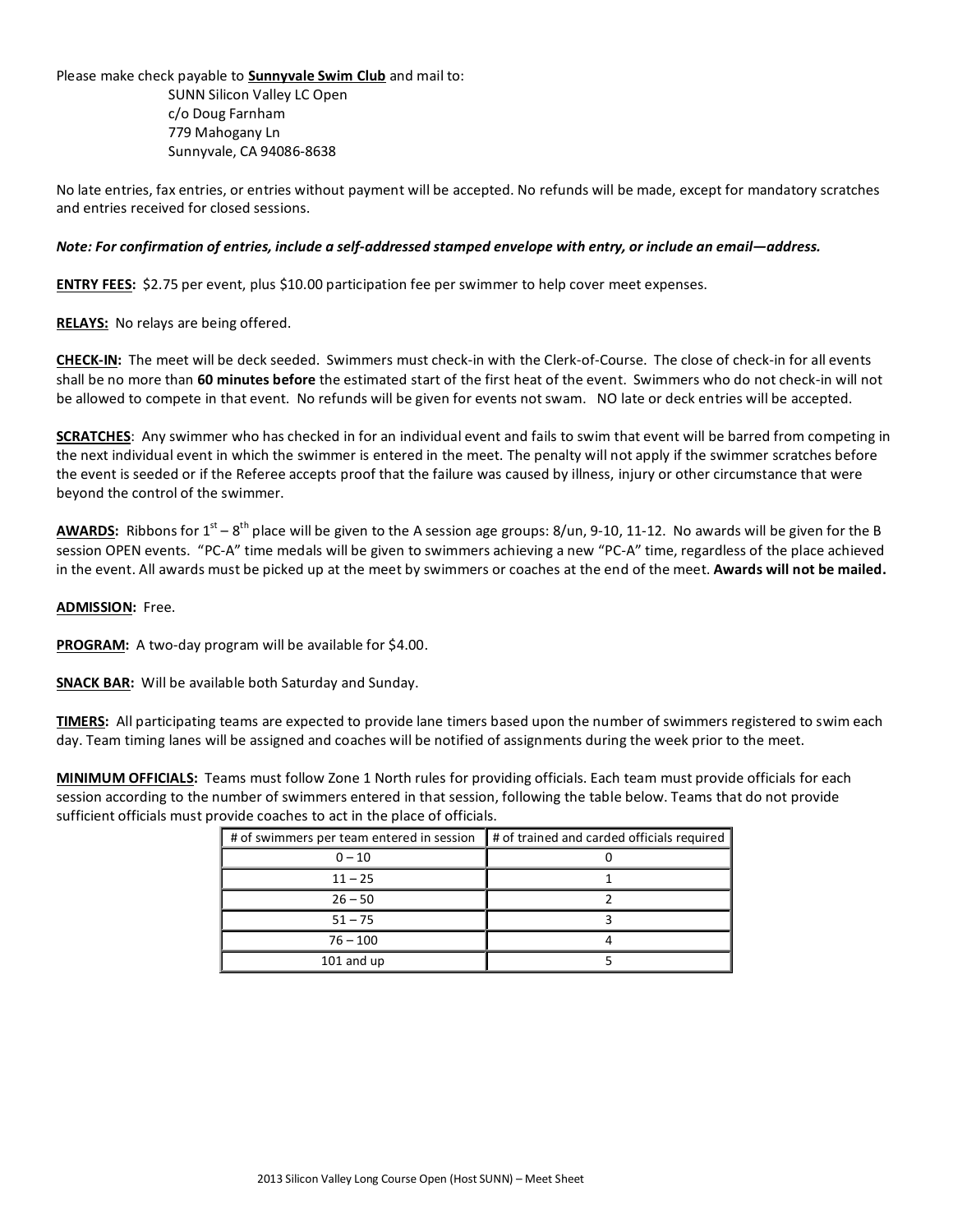### **EVENT SUMMARY:**

|            | Saturday, June 29, 2013 |              | <b>Sunday, June 30, 2013</b> |               |                   |  |  |  |  |
|------------|-------------------------|--------------|------------------------------|---------------|-------------------|--|--|--|--|
| 10 & Under | $11 - 12$               | OPEN*        | 10 & Under                   | $11 - 12$     | OPEN <sup>*</sup> |  |  |  |  |
| 200 Free   | 200 Free                | 200 IM       | 50 Fly                       | 200 Breast    | 200 Fly           |  |  |  |  |
| 50 Breast  | 50 Breast               | 50 Free      | 50 Back                      | <b>50 Fly</b> | 100 Back          |  |  |  |  |
| 50 Free    | 50 Free                 | 100 Breast   | 100 Free                     | 50 Back       | 400 Free          |  |  |  |  |
| 100 Fly    | 100 Fly                 | 200 Free     | 200 IM**                     | 100 Free      | 200 Breast        |  |  |  |  |
| 100 Breast | 200 Back                | 200 Back     | 100 Back                     | 200 IM        | 400 IM            |  |  |  |  |
|            | 100 Breast              | 100 Fly      |                              | 100 Back      | 100 Free          |  |  |  |  |
|            |                         | 1500 Free*** |                              |               | 800 Free***       |  |  |  |  |

\* Open to all ages. Swimmers 12 & under MUST have achieved a 13-14 A-time in the event to enter. Please see 2013 Pacific Swimming Age Group Time Standards [\(http://www.pacswim.org/page/times\\_standards.shtml\)](http://www.pacswim.org/page/times_standards.shtml).

> \*\* Swimmers 10 & under MUST have achieved an A time in either the 100 yard, 200 yard or 200 meter IM \*\*\* Swimmers must provide their own timers and lap counters

|                                   |                   | SATURDAY, JUNE 29, 2013 |                                  |                                   |                   | <b>SUNDAY, JUNE 30, 2013</b> |  |
|-----------------------------------|-------------------|-------------------------|----------------------------------|-----------------------------------|-------------------|------------------------------|--|
|                                   |                   | <b>Session A</b>        |                                  |                                   |                   | <b>Session A</b>             |  |
| <b>GIRLS</b><br><b>EVENT</b><br># | <b>AGE</b>        | <b>EVENT</b>            | <b>BOYS</b><br><b>EVENT</b><br># | <b>GIRLS</b><br><b>EVENT</b><br># | <b>AGE</b>        | <b>EVENT</b>                 |  |
| $\mathbf{1}$                      | $11 - 12$         | 200 Free                | $\overline{2}$                   | 37                                | $11 - 12$         | <b>50 Fly</b>                |  |
| 3                                 | 10 & Un           | 200 Free                | 4                                | 39                                | 10 & Un           | <b>50 Fly</b>                |  |
| 5                                 | $11 - 12$         | 50 Breast               | 6                                | 41                                | $11 - 12$         | 50 Back                      |  |
| $\overline{7}$                    | 10 & Un           | 50 Breast               | 8                                | 43                                | 10 & Un           | 50 Back                      |  |
| 9                                 | $11 - 12$         | 50 Free                 | 10                               | 45                                | $11 - 12$         | 100 Free                     |  |
| 11                                | 10 & Un           | 50 Free                 | 12                               | 47                                | 10 & Un           | 100 Free                     |  |
| 13                                | $11 - 12$         | 100 Fly                 | 14                               | 49                                | $11 - 12$         | 200 IM                       |  |
| 15                                | 10 & Un           | 100 Fly                 | 16                               | 51                                | 10 & Un           | 200 IM**                     |  |
| 17                                | $11 - 12$         | 200 Back                | 18                               | 53                                | $11 - 12$         | 100 Back                     |  |
| 19                                | 10 & Un           | 100 Breast              | 20                               | 55                                | 10 & Un           | 100 Back                     |  |
| 21                                | $11 - 12$         | 100 Breast              | 22                               | 57                                | $11 - 12$         | 200 Breast                   |  |
|                                   |                   |                         |                                  |                                   |                   |                              |  |
|                                   |                   | <b>Session B</b>        |                                  |                                   |                   | <b>Session B</b>             |  |
| <b>GIRLS</b><br><b>EVENT</b><br># | <b>AGE</b>        | <b>EVENT</b>            | <b>BOYS</b><br><b>EVENT</b><br># | <b>GIRLS</b><br><b>EVENT</b><br># | <b>AGE</b>        | <b>EVENT</b>                 |  |
| 23                                | OPEN*             | 200 IM                  | 24                               | 59                                | OPEN*             | 200 Fly                      |  |
| 25                                | OPEN <sup>*</sup> | 50 Free                 | 26                               | 61                                | OPEN <sup>*</sup> | 100 Back                     |  |
| 27                                | OPEN <sup>*</sup> | 100 Breast              | 28                               | 63                                | OPEN <sup>*</sup> | 400 Free                     |  |
| 29                                | OPEN*             | 200 Free                | 30                               | 65                                | OPEN <sup>*</sup> | 200 Breast                   |  |
| 31                                | OPEN <sup>*</sup> | 200 Back                | 32                               | 67                                | OPEN <sup>*</sup> | 400 IM                       |  |
| 33                                | OPEN <sup>*</sup> | 100 Fly                 | 34                               | 69                                | OPEN*             | 100 Free                     |  |
| 35                                | OPEN*             | 1500 Free***            | 36                               | 71                                | OPEN <sup>*</sup> | 800 Free***                  |  |

| <b>SUNDAY, JUNE 30, 2013</b>      |                  |              |                                  |  |  |  |  |  |  |
|-----------------------------------|------------------|--------------|----------------------------------|--|--|--|--|--|--|
|                                   | <b>Session A</b> |              |                                  |  |  |  |  |  |  |
| <b>GIRLS</b><br><b>EVENT</b><br># | AGE              | <b>EVENT</b> | <b>BOYS</b><br><b>EVENT</b><br># |  |  |  |  |  |  |
| 37                                | $11 - 12$        | 50 Fly       | 38                               |  |  |  |  |  |  |
| 39                                | 10 & Un          | 50 Fly       | 40                               |  |  |  |  |  |  |
| 41                                | $11 - 12$        | 50 Back      | 42                               |  |  |  |  |  |  |
| 43                                | 10 & Un          | 50 Back      | 44                               |  |  |  |  |  |  |
| 45                                | $11 - 12$        | 100 Free     | 46                               |  |  |  |  |  |  |
| 47                                | 10 & Un          | 100 Free     | 48                               |  |  |  |  |  |  |
| 49                                | $11 - 12$        | 200 IM       | 50                               |  |  |  |  |  |  |
| 51                                | 10 & Un          | 200 IM**     | 52                               |  |  |  |  |  |  |
| 53                                | 11-12            | 100 Back     | 54                               |  |  |  |  |  |  |
| 55                                | 10 & Un          | 100 Back     | 56                               |  |  |  |  |  |  |
| 57                                | $11 - 12$        | 200 Breast   | 58                               |  |  |  |  |  |  |
|                                   |                  |              |                                  |  |  |  |  |  |  |

| <b>Session B</b>         |                   |              |                                  |                                   |                   | <b>Session B</b> |                                  |
|--------------------------|-------------------|--------------|----------------------------------|-----------------------------------|-------------------|------------------|----------------------------------|
| IRLS<br><b>/ENT</b><br># | <b>AGE</b>        | <b>EVENT</b> | <b>BOYS</b><br><b>EVENT</b><br># | <b>GIRLS</b><br><b>EVENT</b><br># | <b>AGE</b>        | <b>EVENT</b>     | <b>BOYS</b><br><b>EVENT</b><br># |
| 23                       | OPEN <sup>*</sup> | 200 IM       | 24                               | 59                                | OPEN <sup>*</sup> | 200 Fly          | 60                               |
| 25.                      | OPEN <sup>*</sup> | 50 Free      | 26                               | 61                                | OPEN <sup>*</sup> | 100 Back         | 62                               |
| 27                       | OPEN <sup>*</sup> | 100 Breast   | 28                               | 63                                | OPEN <sup>*</sup> | 400 Free         | 64                               |
| 29                       | OPEN <sup>*</sup> | 200 Free     | 30                               | 65                                | OPEN <sup>*</sup> | 200 Breast       | 66                               |
| 31                       | OPEN <sup>*</sup> | 200 Back     | 32                               | 67                                | OPEN <sup>*</sup> | 400 IM           | 68                               |
| 33                       | OPEN <sup>*</sup> | 100 Fly      | 34                               | 69                                | OPEN <sup>*</sup> | 100 Free         | 70                               |
| 35                       | OPEN*             | 1500 Free*** | 36                               | 71                                | OPEN <sup>*</sup> | 800 Free***      | 72                               |

<sup>\*</sup> Open to all ages. Swimmers 12 & under MUST have achieved a 13-14 A-time in the event to enter. Please see 2013 Pacific Swimming Age Group Time Standards [\(http://www.pacswim.org/page/times\\_standards.shtml\)](http://www.pacswim.org/page/times_standards.shtml).

Swimmers 10 & under MUST have achieved an A time in either the 100 yard, 200 yard or 200 meter IM

\*\*\* Swimmers must provide their own timers and lap counters